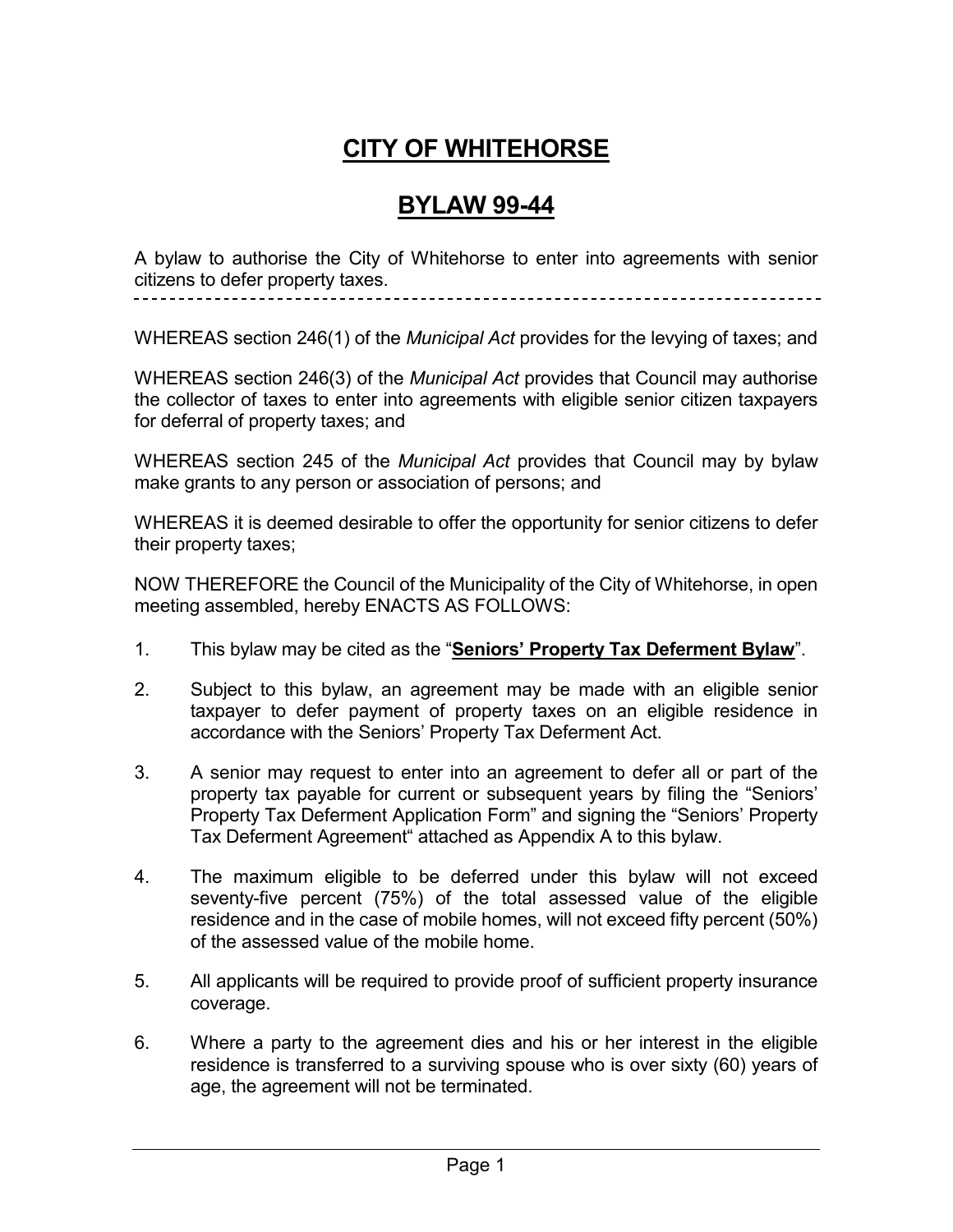- 7. Penalties applied in accordance with the Assessment and Taxation Act prior to third and final reading of this bylaw will be repaid to eligible applicants in the form of a grant.
- 8. This bylaw shall come into force and effect upon the final passing thereof.

**FIRST** and **SECOND READING**: June 28, 1999 **THIRD READING** and **ADOPTION**: July 12, 1999

*ORIGINAL BYLAW SIGNED BY*:

*"*Kathy Watson*"*, Mayor

*"P. Burke"*, City Clerk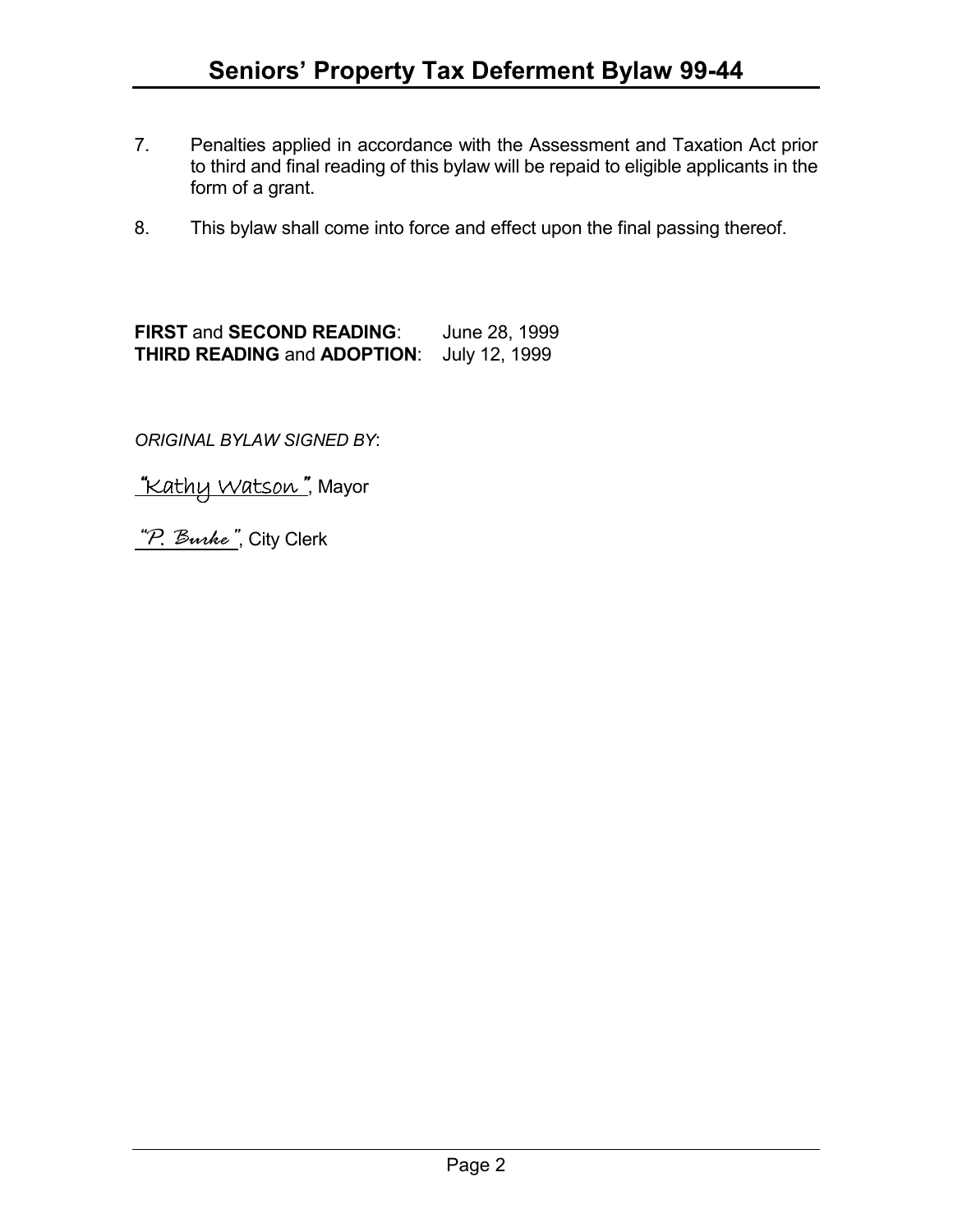$\blacksquare$ 

| SENIORS' PROPERTY TAX DEFERMENT APPLICATION<br>(FORM 1)                                                                                                                                                                                                                                                                                                                                                                                                                                       |                                                   |                         |  |  |  |  |  |
|-----------------------------------------------------------------------------------------------------------------------------------------------------------------------------------------------------------------------------------------------------------------------------------------------------------------------------------------------------------------------------------------------------------------------------------------------------------------------------------------------|---------------------------------------------------|-------------------------|--|--|--|--|--|
| The personal information requested on this form is collected under the authority of the Seniors<br>Property Tax Deferment Act and Regulations and will be used for processing your application.                                                                                                                                                                                                                                                                                               |                                                   |                         |  |  |  |  |  |
| <b>Principal Applicant(s) Name(s)</b>                                                                                                                                                                                                                                                                                                                                                                                                                                                         | Birth Date - Month/Day/Year                       | <b>Telephone Number</b> |  |  |  |  |  |
| 1.                                                                                                                                                                                                                                                                                                                                                                                                                                                                                            |                                                   |                         |  |  |  |  |  |
| (if more than one principal applicant)                                                                                                                                                                                                                                                                                                                                                                                                                                                        | Birth Date - Month/Day/Year                       | <b>Telephone Number</b> |  |  |  |  |  |
| 2.                                                                                                                                                                                                                                                                                                                                                                                                                                                                                            |                                                   |                         |  |  |  |  |  |
| <b>Co-Applicant Name</b>                                                                                                                                                                                                                                                                                                                                                                                                                                                                      | <b>Relationship to the Principal Applicant(s)</b> |                         |  |  |  |  |  |
|                                                                                                                                                                                                                                                                                                                                                                                                                                                                                               |                                                   |                         |  |  |  |  |  |
| <b>Location of Property (Property Address)</b>                                                                                                                                                                                                                                                                                                                                                                                                                                                |                                                   | <b>Postal Code</b>      |  |  |  |  |  |
|                                                                                                                                                                                                                                                                                                                                                                                                                                                                                               |                                                   |                         |  |  |  |  |  |
| Mailing Address if different than the property address                                                                                                                                                                                                                                                                                                                                                                                                                                        | <b>Postal Code</b>                                |                         |  |  |  |  |  |
|                                                                                                                                                                                                                                                                                                                                                                                                                                                                                               |                                                   |                         |  |  |  |  |  |
| Principal Applicant Declaration: I am or will be a senior (65 years of age or older) in this calendar<br>year. I certify that I have been the owner, purchaser or lessee of this property, and the property is my                                                                                                                                                                                                                                                                             |                                                   |                         |  |  |  |  |  |
| (our) principal residence. The information given in this application is true and correct to the best of my                                                                                                                                                                                                                                                                                                                                                                                    |                                                   |                         |  |  |  |  |  |
| knowledge.                                                                                                                                                                                                                                                                                                                                                                                                                                                                                    |                                                   |                         |  |  |  |  |  |
| 1.                                                                                                                                                                                                                                                                                                                                                                                                                                                                                            | 2.                                                |                         |  |  |  |  |  |
| <b>Principal Applicant's Signature</b>                                                                                                                                                                                                                                                                                                                                                                                                                                                        | Co- Applicant's Signature<br><b>Date</b>          | <b>Date</b>             |  |  |  |  |  |
| <b>Co-Applicant Declaration:</b> I am an owner of the property for which the principal applicant(s) have<br>applied for a Seniors Property Tax Deferment and am aware that the principal applicant(s) may enter into<br>an agreement for a Senior's Property Tax Deferment with the City of Whitehorse.                                                                                                                                                                                       |                                                   |                         |  |  |  |  |  |
|                                                                                                                                                                                                                                                                                                                                                                                                                                                                                               |                                                   |                         |  |  |  |  |  |
| <b>Co-Applicant's Signature</b>                                                                                                                                                                                                                                                                                                                                                                                                                                                               | Date                                              |                         |  |  |  |  |  |
| <b>Interest Charges</b><br>Simple interest will be charged on your deferred property tax at the Bank of Canada rate. Interest is<br>charged from the date your application is approved or from your property tax due date (July 2), whichever<br>is later.                                                                                                                                                                                                                                    |                                                   |                         |  |  |  |  |  |
| <b>INSTRUCTIONS FOR COMPLETING APPLICATION (FORM 1)</b>                                                                                                                                                                                                                                                                                                                                                                                                                                       |                                                   |                         |  |  |  |  |  |
| Applicant(s) Name(s)<br>Enter the name(s) and age(s) of the principal applicant(s) of the property. The principal applicant(s) must<br>be an eligible senior. Enter the co-applicant names for all other owners of the property who are not eligible<br>seniors and the relationship of the co-applicant to the principal applicant(s).                                                                                                                                                       |                                                   |                         |  |  |  |  |  |
| If you are the spouse of an eligible applicant and or are a registered owner, please include your name as a<br>co-applicant even if you are not 65 years of age, as the deferment is transferable to a surviving (widowed)<br>spouse.<br><b>Definition of a Spouse</b><br>A Spouse is a person who is legally married; or a person who is united to another person by a marriage<br>that, although not a legal marriage, is valid by common law, or a person who has cohabitated with another |                                                   |                         |  |  |  |  |  |
| person as a couple for at least twelve months.                                                                                                                                                                                                                                                                                                                                                                                                                                                |                                                   |                         |  |  |  |  |  |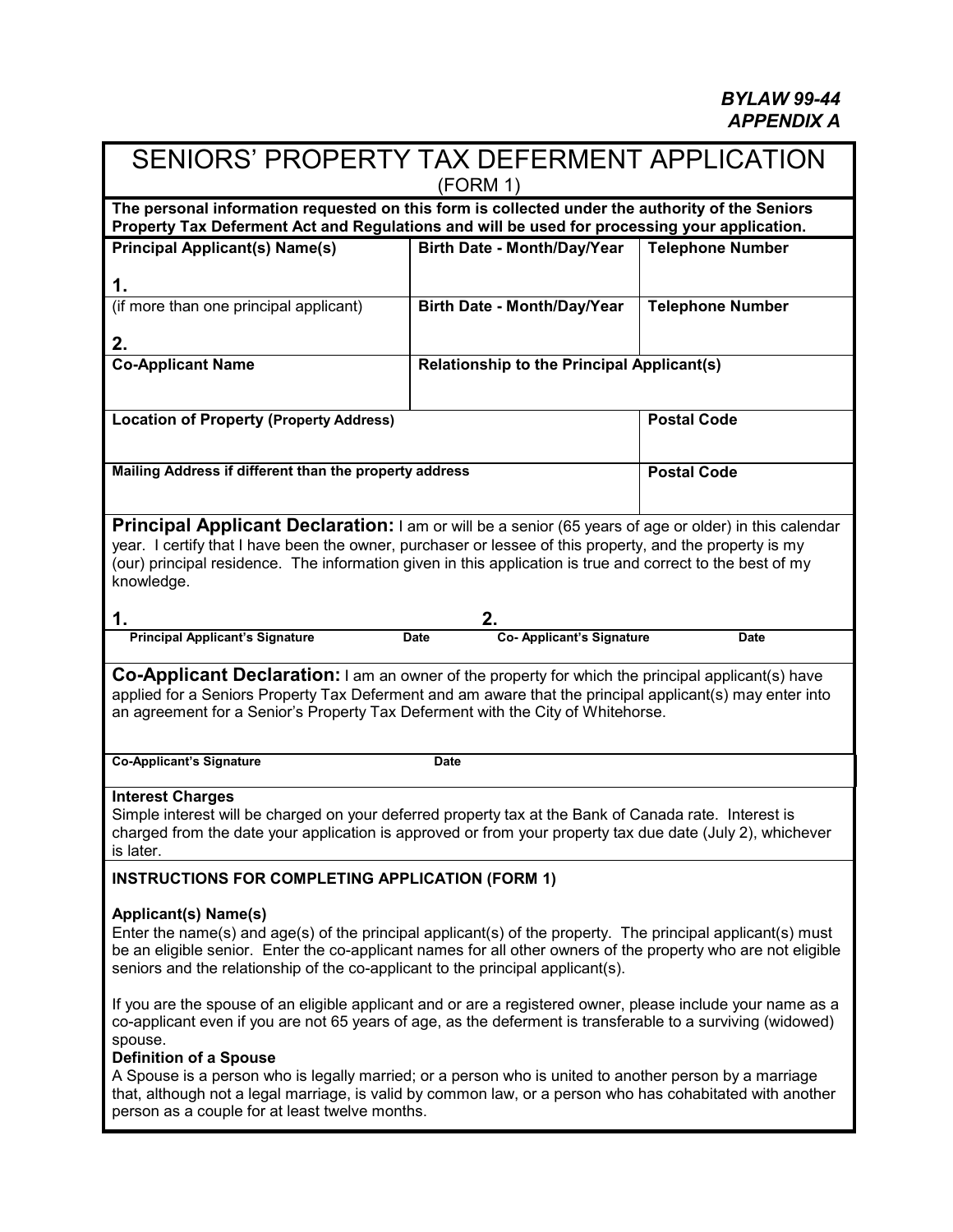## SENIOR'S PROPERTY TAX DEFERMENT AGREEMENT (FORM 2)

**City of Whitehorse 2121-2nd Avenue, Whitehorse, Yukon, Y1A 1C2.**

Please read, complete and sign this agreement for a deferral of your property taxes.

#### **I,\_\_\_\_\_\_\_\_\_\_\_\_\_\_\_\_\_\_\_\_\_\_\_\_\_\_\_\_\_\_\_\_\_\_\_\_\_\_\_\_\_\_\_\_\_\_\_\_\_\_\_\_\_\_\_\_\_\_\_\_, and (Principal Applicant - Print Name In Full)**

**I,\_\_\_\_\_\_\_\_\_\_\_\_\_\_\_\_\_\_\_\_\_\_\_\_\_\_\_\_\_\_\_\_\_\_\_\_\_\_\_\_\_\_\_\_\_\_\_\_\_\_\_\_\_\_\_\_\_\_\_\_\_\_\_ (Co-Applicant - Print Name In Full)**

**of,\_\_\_\_\_\_\_\_\_\_\_\_\_\_\_\_\_\_\_\_\_\_\_\_\_\_\_\_\_\_\_\_\_\_\_\_\_\_\_\_\_\_\_\_\_\_\_\_\_\_\_\_\_\_\_\_\_\_\_\_\_\_**

# **(Property Address)**

agree with the City of Whitehorse as represented by the Collector of Taxes on approval of my/our application to defer property taxes as follows:

I/We authorise you

- to verify the information provided by accessing relevant records held by the Land Title Office, the Personal Property Registry, the Property Assessment and Taxation Section and other sources as required;
- to register this agreement against my/our interest in the property in favour of the City of Whitehorse, noted on every Certificate of Title/Lease pertaining to the property, or in the case of the manufactured home, to register this agreement at the Personal Property Registry as a lien against my/our interest in the manufactured home in favour of the City of Whitehorse.
- if the property is a mobile home located on leased or rented land, to obtain the value of any charges registered against the title on the property from the registered charge holders in order to verify the minimum equity requirements for tax deferment.

I/We will repay all deferred taxes and simple interest accrued at the Bank of Canada Rate under this agreement that are outstanding at the date of termination of this agreement, according to the requirements of the **Seniors Property Tax Deferment Act**. All deferred taxes and interest must be fully repaid before the property/manufactured home can be legally transferred to a new owner (other than a surviving spouse) and/or, upon death of the agreement holder(s).

(Continued on the next page)